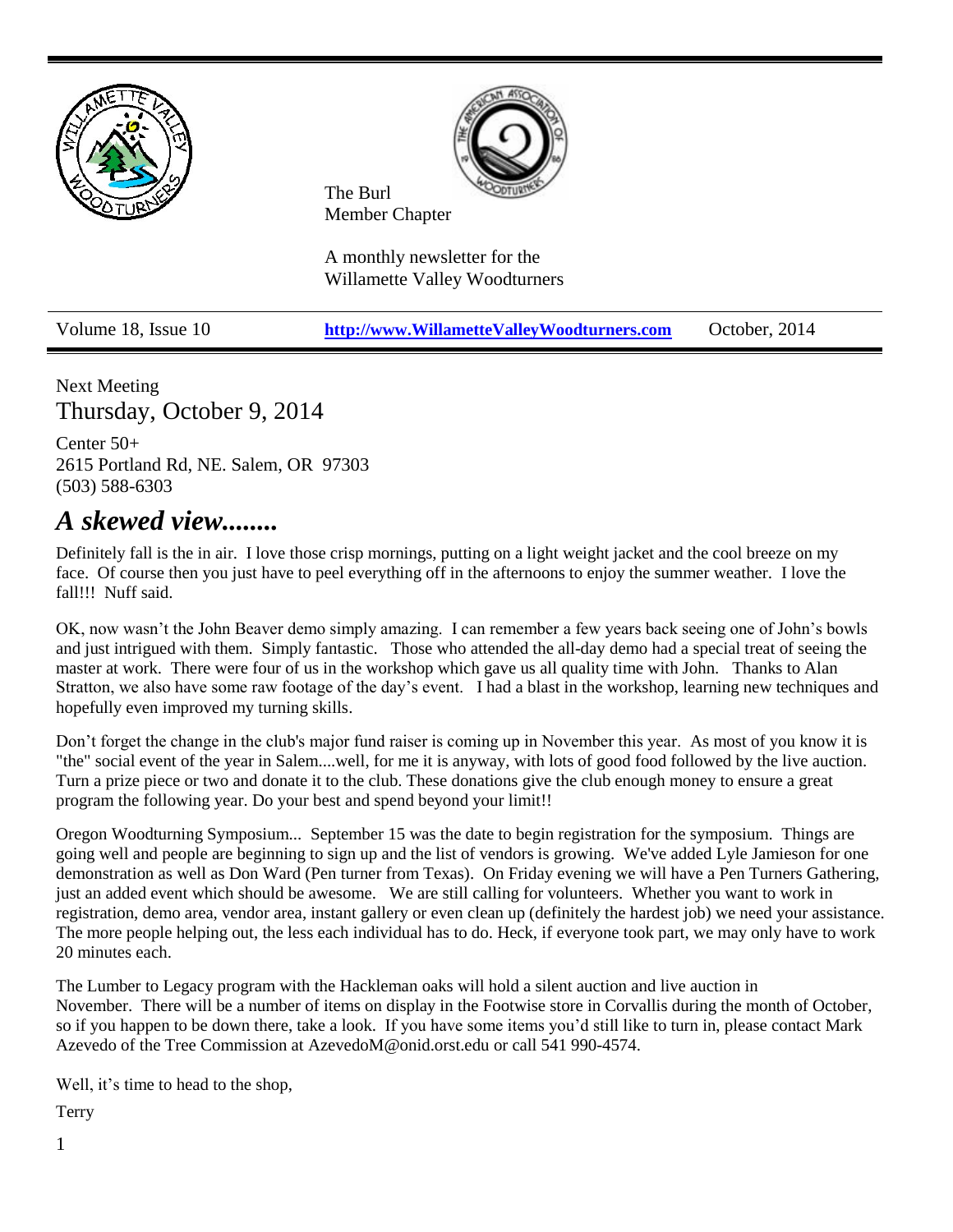# Club Business **Current & Upcoming Events**

## **October Demonstrator: Rex Burningham**

Salad Bowels with Stone and Brass Inlay October 9, 2014



Rex Burningham was introduced to woodturning by Dale Nish and worked as an assistant in woodturning courses while in college. Working alongside some of the world's best-known wood turners, including Dale Nish, Rude Osolnik, Richard Raffan and Ray Key, gave Rex the chance to learn from the best.

Rex has co-produced 8 instructional woodturning DVDs and is co-author of "Turning Pen and Pencils". He is a nationally recognized wood turner, teaching and demonstrating throughout the United States. He has given many national and several international presentations at workshops, conferences, and symposia.

Rex will feature the following during his demo:

- Mount and turn an out of balance bowl core
- Designing a foot when using a 4 Jaw self-centering chuck
- Design of a good salad bowl
- How to inlay stone of brass
- How and when to use shear scrapers
- Sanding and finishing

In addition there will be a Friday club demo and additional two-day workshop. Information on each is provided below:

#### **Friday Club Demo**

Demo 1 Rim design ideas for Platters and Bowls: The demo will feature dying, burning, carving, texturing and more.

Demo 2

Turning a natural edge platter from western big leaf western maple. The demo will feature design, tooling, chucking, power sanding and finishing.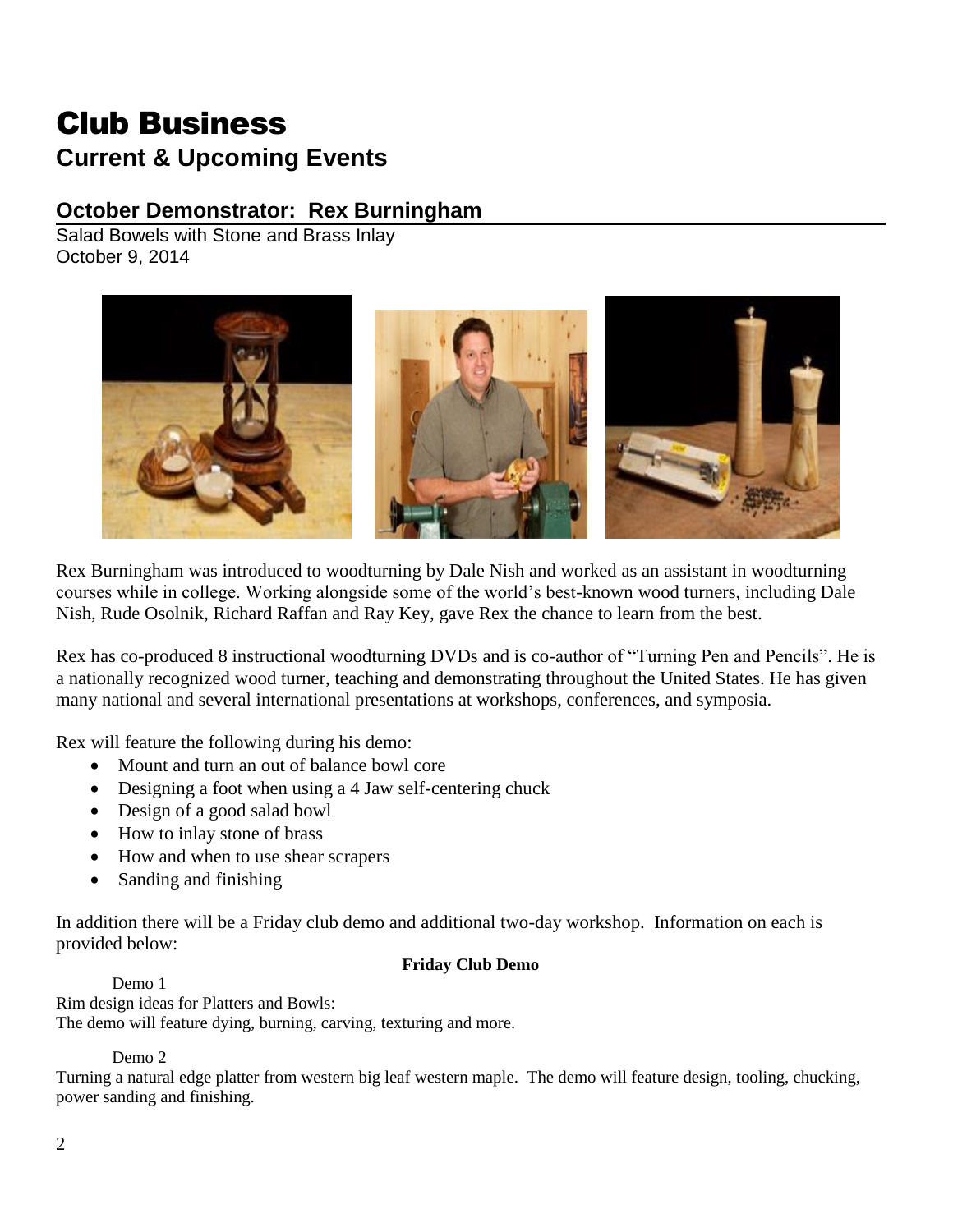#### Demo 3

Turning and designing a Sea Urchin Ornament: The demo will feature design, tooling, chucking, fitting the test and finishing.

#### Demo 4 (time permitting)

Sharpening with the Oneway Wolverine grinding jigs. I will help simplify sharpening with simple jigs and fixtures. I will demo and talk about tool angles, reshaping tool, custom grinds, grinding wheel and more.

#### Demo 5 (time permitting)

Turning with Carbide Tools, Pro's and Cons'. I will demo and talk about Carbide tools like the Easywood and Hunter tools. We will also talk about how they compare to traditional tools.

#### **Two Day Workshop**

Class members will see a live demo and then complete the projects. The class will cover the following techniques: turning, tool sharpening, and chucking. We will also discuss design, marketing and production methods.

| Project                                    | Materials                                                                       | Hardware                                                         | <b>Notes</b>                                                                                      |
|--------------------------------------------|---------------------------------------------------------------------------------|------------------------------------------------------------------|---------------------------------------------------------------------------------------------------|
| Platter<br>W/dyed rim                      | 12 to $14x$ 2 inch dry<br>platter blank                                         | None                                                             | Club provides dyes.                                                                               |
| Sea urchin ornament                        | $11/2$ "x $11/2$ " x 8"<br>hardwood or Exotic<br>hardwood<br><b>Urchin Test</b> | None                                                             | I can bring urchin test<br>for \$3.00, each if need                                               |
| Texturing and<br>designing on end<br>grain | $2^{\prime\prime}$ x 2" x 4" hard or soft<br>maple                              | None                                                             | Class should bring<br>Tomboy art markers<br>and texturing tools<br>from home if they<br>have any. |
| Stone and metal Inlay<br>work on turnings  | We will use one of the<br>pieces form above                                     | I can bring some<br>stone and Brass for<br>\$.\$\$ each          | Bring inlay material if<br>you have any at home                                                   |
| Pepper Mills                               | $2\frac{1}{2}$ to 3" x 9" dry hard<br>wood blank                                | I can bring pepper<br>mill kits in for class<br>for \$.\$\$ each | I will provide 2 full<br>sets of drills.                                                          |

## **November Auction**

Dessert Pot Luck and Auction November 13, 2014

Join us for an evening of fun, meet with friends, and enjoy some delicious desserts all while raising funds for our Club.

Bring your favorite dessert to share. Doors open at 5:00 for socializing and feasting. Auction begins at 5:30, with Dave Colsen as our auctioneer.

Don't forget your checkbook & Bid & Buy!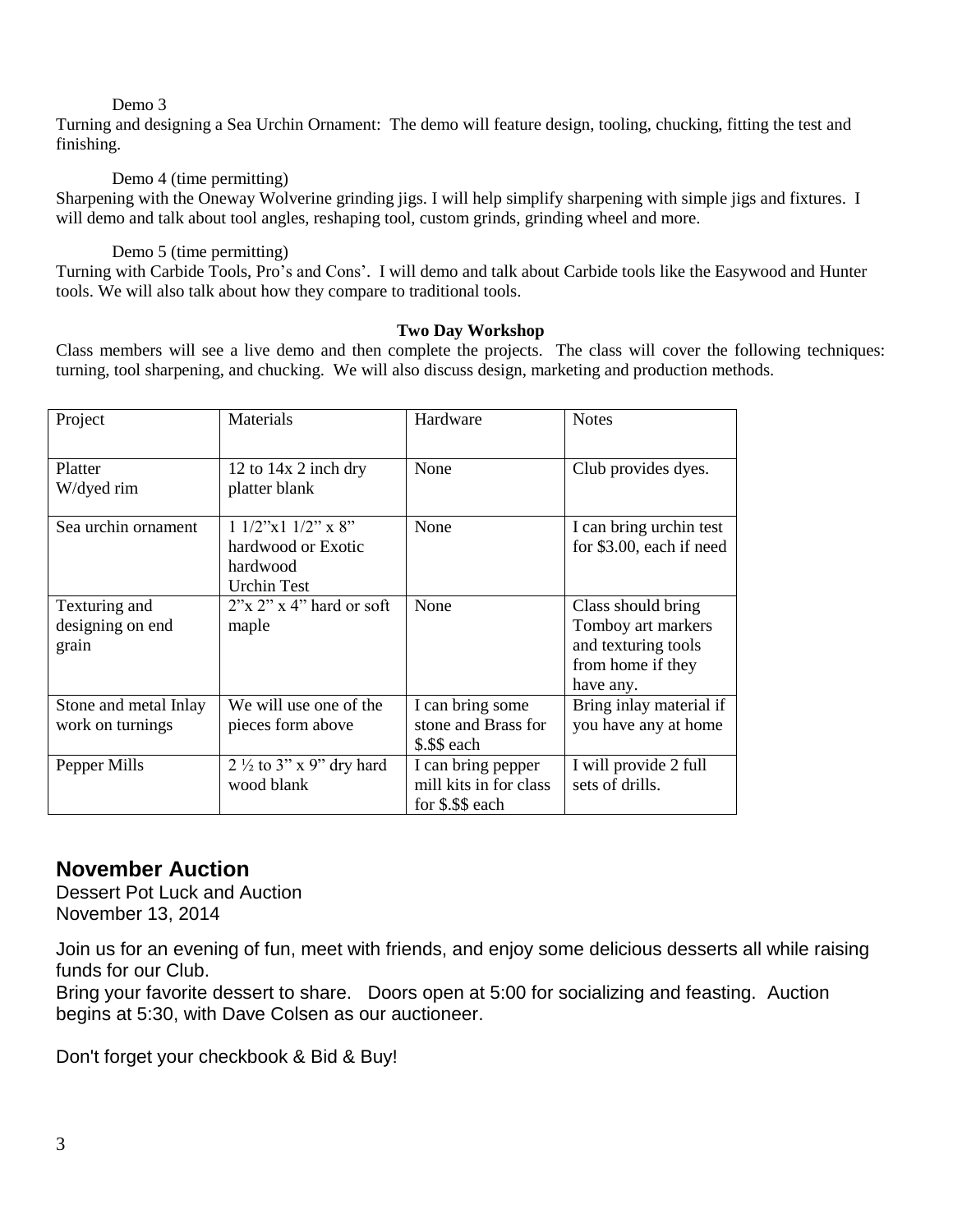## **Saw Dust Session information**

Here is a great article for the Burl written by Henrik Aberg about the Secret Salt Shaker sawdust session held at Terry Gerros' shop on Saturday, September 20, 2014 from 9 a.m. until about 1:00 p.m.



Fellow turners,

I had a great time today with y'all "making chips". Thanks to Ron and Betty for providing breakfast and lunch (and "dinner" for the Gerros family). JJ appeared but did not turn but rather provided positive encouragement, and I sure need that. I wonder what happened to our friends Bruce, Darcy, Jim and Elling….apparently a bunch more shakers are needed for the symposium!!!!!! We even had a first time turner attend, thinking about joining the club…(what is there to think about ??). My biggest disappointment (which Terry nicely turned around) was that at the very last 30 seconds of finishing off the top of a shaker, MAJOR cracks appeared. Terry promptly suggested that the cracks just need to be opened up on the band saw and filled with colorful "stuff" (undefined material, but available) and CA'd in place. It worked out nicely. I sure regret that I missed the last session with John Beaver; instead I had to try to catch the Queen at Buckingham Palace and Windsor Castle not knowing that she had gone up to Balmoral to defend her rights to the castles over there… Henrik

## Membership Rewards (sorry, available to club members only)

## *Library*

A friendly reminder to members with books and /or videos checked out from the library. Please return them at this next meeting.

## *Wood Gathering*

Sign-up sheets will be available to indicate your availability to help with wood gathering. Anyone who learns of a tree or log that is available to the club should notify Jerry Lelack (503 510-1577) or Bob Hutchinson (503 508-3279). The intent is to gather wood, process it to usable pieces, store it at the home of Terry Gerros', and then make it available to members. Terry can be reached at 503 580-5013.

-----------------------------------------------------

#### *From Terry Gerros*:

I am a distributor for Stick Fast CA glue, Sharpfast Sharpening systems, and the Holdfast vacuum chucking system. If you have an interest in these products, give me a call or send me an email for details.

**ITEMS FOR SALE....Contact Terry Gerros [\(gerrost@yahoo.com\)](mailto:gerrost@yahoo.com)** 

#### **50+ Bottle Stoppers.....Cone style or droplet style.............\$4.25 each or the whole lot for \$200.00**

#### *Supplies*

The club purchases a few supplies in bulk and sells it to members at club cost. We routinely have superglue (\$5), black or brown superglue (\$10) accelerator (\$6) and Anchor Seal (\$10/gal). The club purchased a small supply of half round protractors (\$6) used to measure the angle ground on a tool, and depth gauge (\$5). Bob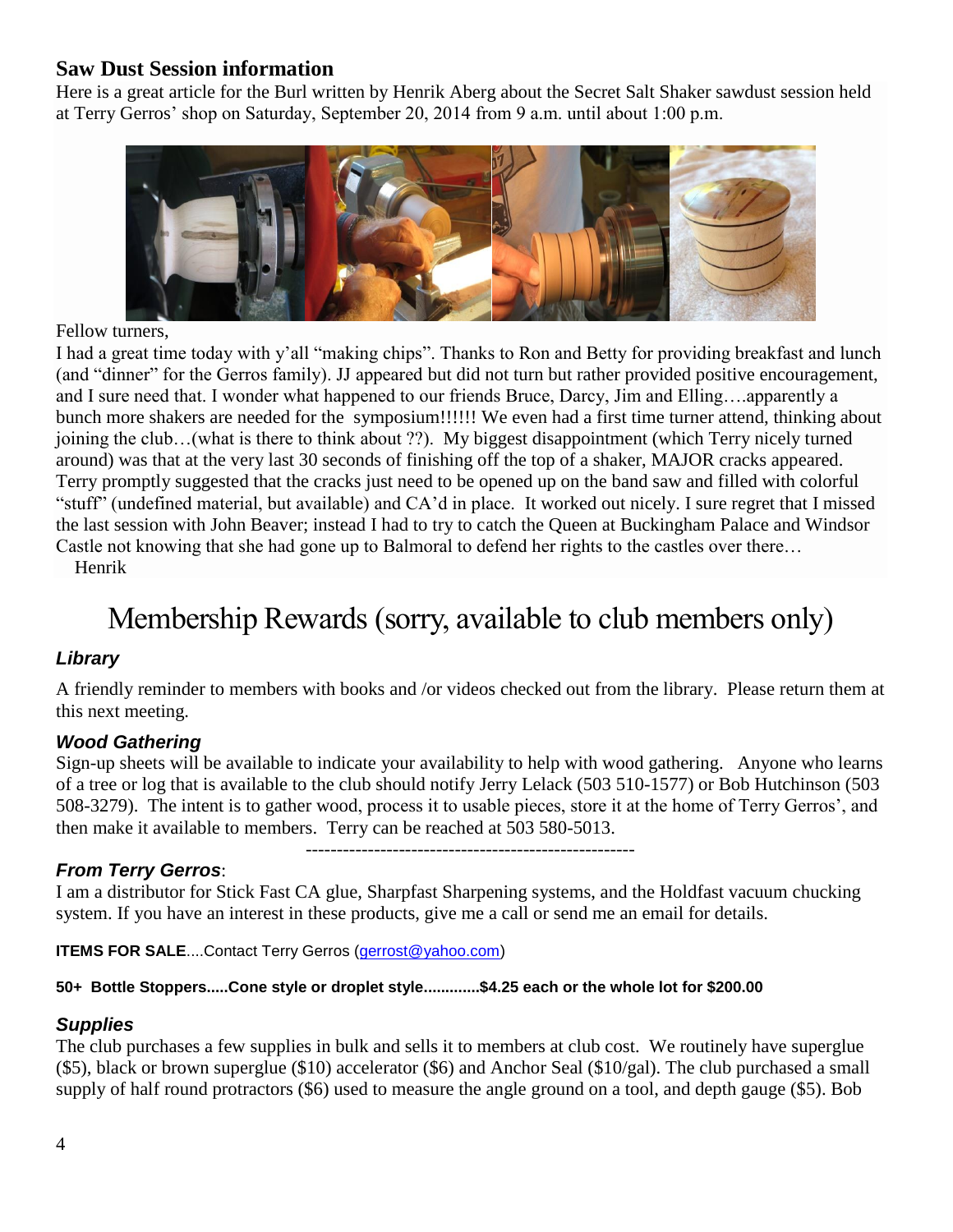Quadros will have the resale items still available at the meeting. Please bring the correct change for the items you want.

## **Club Member Discounts**

 From Jeff Zens: The club's Craft Supply order will be going out on **October 13th** if our order equals or exceeds \$1,000. Craft Supply gives us a 10% discount plus free shipping in all items, and occasional additional discounts on certain other items and quantity purchases. If you order from the sales items, you will receive the club discount in addition to the sale discount, making many items available at very attractive prices. When filling out the web site order form, please use the item number and complete item description from Craft Supply's web site. Do not use an old catalog item number, as these might not be current. Occasionally, Craft Supply is out of an item, and I'm notified that it is on back-order. I will assume that if an item is ordered, it's wanted as soon as it becomes available. If you do not want an item if it is back-ordered, make that comment in the "Notes" column on the club's order page on the web site. I work with Craft Supply to have back-ordered items shipped directly to the member's home address ad no additional cost. For this to work effectively, the entire order must be paid for when your in-stock items are picked up. While I'm not equipped to accept credit cards, cash or check are both fine.

Contact me with any questions at [jeffzens@custombuiltfurniture.com.](mailto:jeffzens@custombuiltfurniture.com.)

- Club members are registered with Klingspor's Woodworking Shop at [www.woodworkingshop.com](http://www.woodworkingshop.com/) or 800-228-0000, they have your name and will give you a 10% discount.
- Hartville Tool will give club members a 20% discount for the next year and a 15% discount after that: [www.hartvilletool.com](http://www.hartvilletool.com/) or 800-345-2396
- If you show your club card at checkout time to the cashier at Woodcraft in Tigard they will give you a 10% discount (may not apply to some machinery).
- Exotic Wood is offering a discount of 15% off any orders placed at: [www.exoticwoodsusa.com](http://www.exoticwoodsusa.com/). (This includes sale items and free shipping on orders over \$300). Use promo code ewusaAAW
- Gilmer Wood now offers our club a 10% discount on purchases made there. If you haven't been to Gilmers, it is well worth the trip to Portland, if only to make your mouth water and make you cry if you leave empty handed.
- North Wood Figured Wood can be viewed at North Woods Figured Wood. Here's our website [www.nwfiguredwoods.com](http://www.nwfiguredwoods.com/). Please take a look! We're happy to offer you our courtesy 15% discount. Anyone from our club can simply type in "WOODTURNERS" at check out to receive the sale price. No minimum purchase. We've got beautiful Big Leaf Maple, Black Locust, Madronne, White Oak, Ash, Elm and Yew.....turning blanks, slabs, burls and lumber.

#### Club happenings in our area

(Please visit the club's website listed below for additional information)

Northwest Woodturners (Beaverton, OR) <http://www.northwestwoodturners.com/> Meet first Thursday at Franklin High School

Cascade Woodturners (Portland, OR) <http://www.cascadewoodturners.com/> Meet Third Thursday at Franklin High School

Beaver State Woodturners (Eugene, OR) <http://www.beaverstatewoodturners.com/> Meet fourth Thursday at Woodcraft